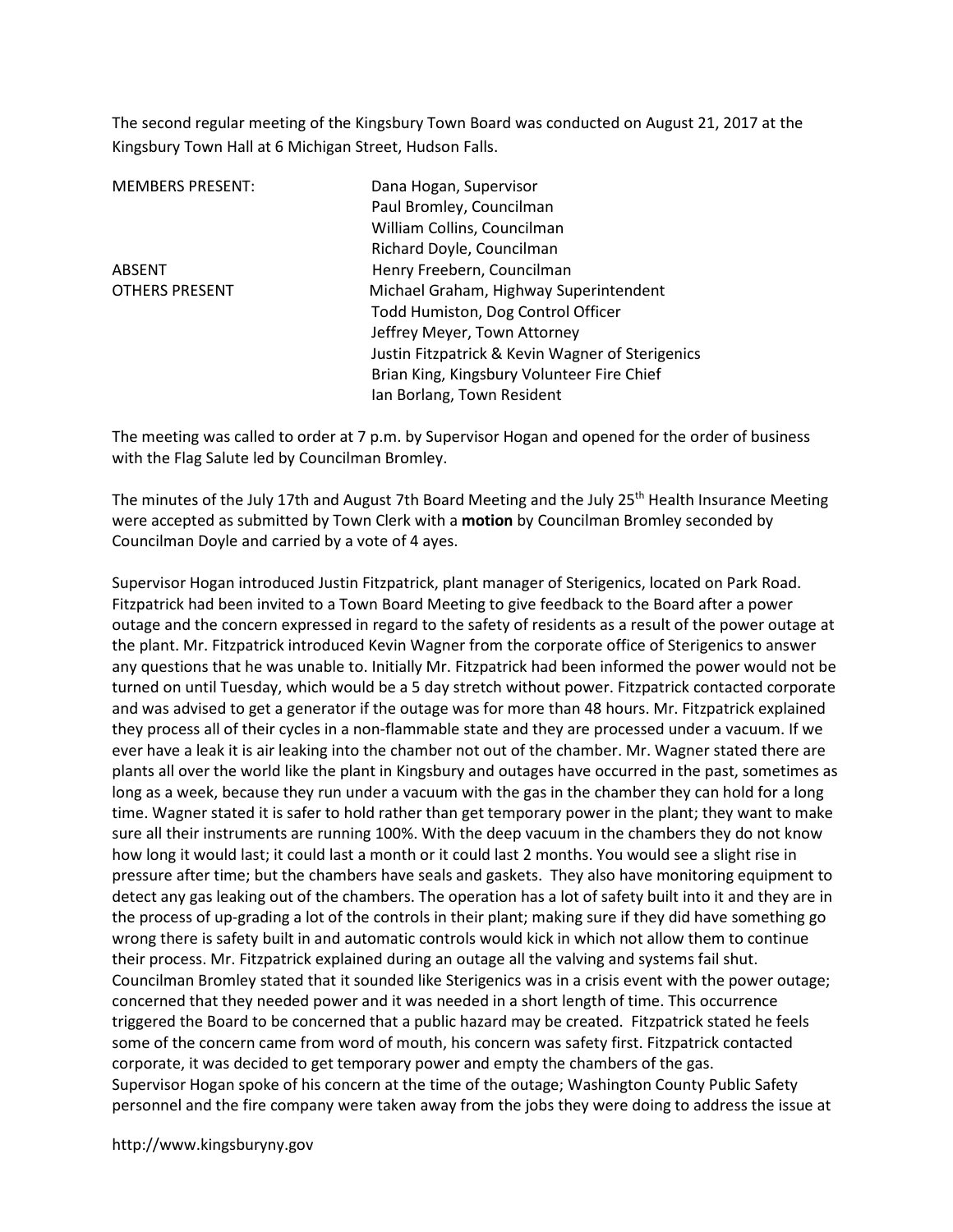Sterigenics. Supervisor Hogan would like to be reassured that in the event of a future outage; Sterigenics have a procedure in place so that that Public Safety and the fire company do not have to be utilized and they can handle it on their own.

Councilman Bromley stated it was a pretty sizeable event for the Town, but in reality it was not, it could have been a lot worse. Councilman Bromley asked if we were to have a really serious event and the power grid were knocked out , does Sterigenics feel they should have stand by power on-site all the time. Mr. Wagner does not feel it is necessary to have a permanent back up system installed. Mr. Wagner stated if an outage were for an extended period of time, for example weeks, he could see installing it. Mr. Wagner stated fortunately the state they run under, they work with a very flammable gas but it is under a vacuum pressure with nitrogen and there is no air in the chamber which puts the gas in a non-flammable state. The pumps are designed to fail safe and do not allow anything to escape from the very thick steel chamber. Mr. Wagner also stated if they do decide to obtain temporary power they now know where it is available.

A motion by Councilman Bromley seconded by Councilman Collins and carried by a vote of 4 ayes to accept \$3,068 in state aid for 2017 Recreation Programming.

#### TOWN CLERK REPORT:

Town Clerk announced there will be an Interfaith Breakfast with Assemblywoman Carrie Woerner and Senator Kathy Marchione on September 14 at 9 am at the Saratoga Springs Methodist Church. The event will explore opioid addiction and recovery in Saratoga and Washington Counties with open discussion, reflection and prayer led by local leaders in the faith and human services communities. Town Clerk announced there is a vacancy to be filled on the Board of Assessment Review Board. Town Clerk reported she is preparing for the 2017-18 Hudson Falls Central School District tax collection.

## LEGAL UPDATE:

Attorney Meyer reported it is pretty quiet and he is working on preparing a file to access the East Side property on Route 149 to conduct a Phase II.

## HIGHWAY SUPERINTENDENT REPORT:

Michael Graham reported he will be paving Park Road, Bardin Road and Casey Road next week. The surplus grader will be advertised on Auctions International; the Town would like \$35,000.00.

Councilman Bromley asked about MS 4 for Ideal Dairy. Code Enforcement Officer Ross Cortese responded they have a Stormwater Permit and they have inspections every week because they are over the 5 acre allowance. Cortese receives reports every week.

#### SUPERVISOR REPORT:

Supervisor Hogan received a letter with a formal request from counsel of Dr. James Keller of North Country Property Holdings, LLC, North Country Veterinary Referral Center LLC and Countryside Veterinary Medical Group to re-negotiate the PILOT Agreement under a different company name. The Board will review the request and table the issue until the next Board Meeting on September 18, 2017.

A **motion** by Councilman Doyle seconded by Councilman Collins and carried by a vote of 4 ayes to accept the reports of certain officers for the month of July as follows:

Code Enforcement Officer: Variances 1; Site Plan 2; Total Fees \$600.00 Dog Control Officer: Complaints/Calls 41; Seizures 3; Dangerous Dogs 1; Unlicensed Dogs 5; Summons Issued 1; Bites Investigated 4; Mileage  $441 - 31$  to Fort Edward & 123 to Fort Ann